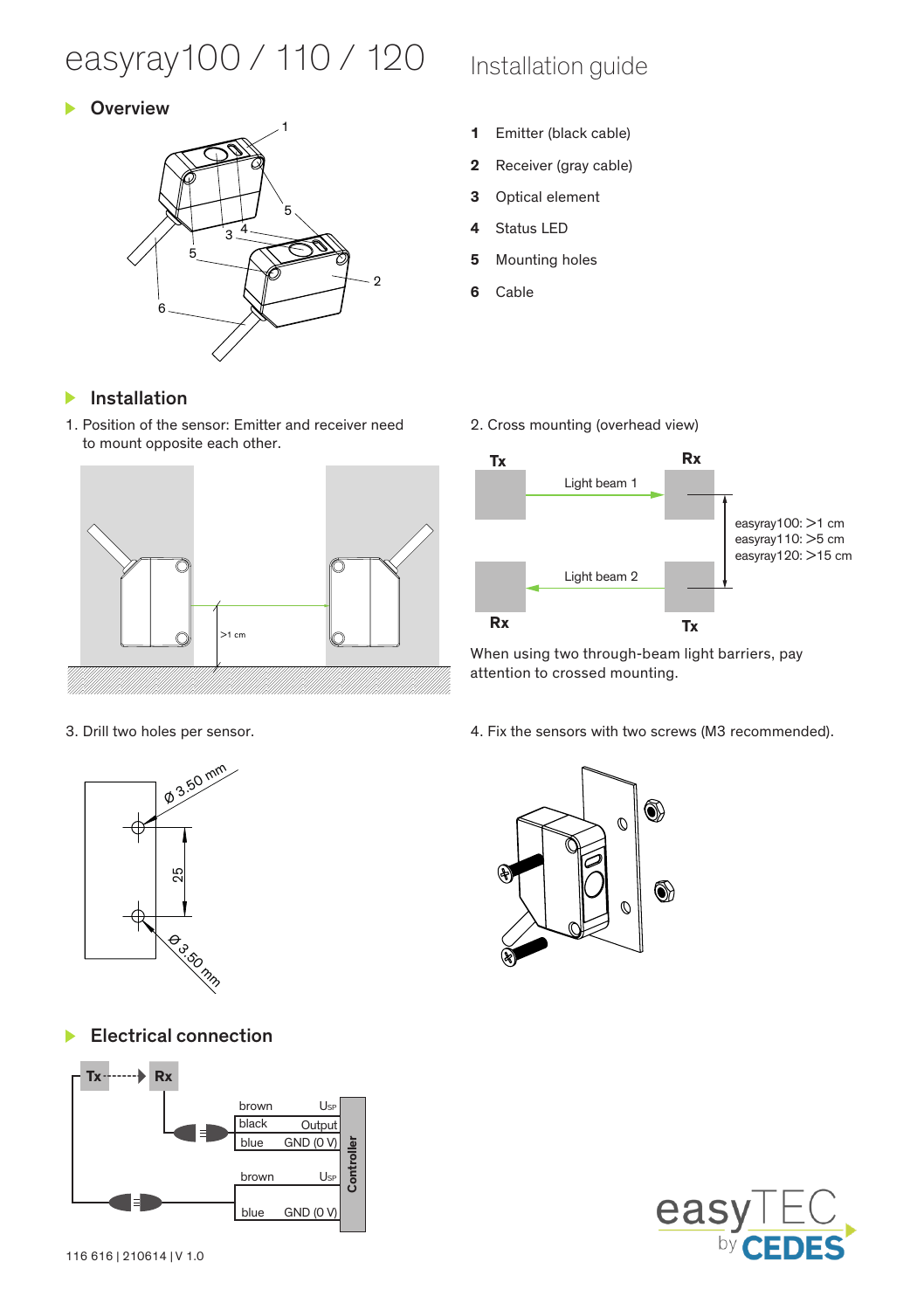### **Naming**

#### **easyray1a0bcd ee-f**

| a  |    | Operating range | Ω<br>1<br>$\mathfrak{D}$ | 2m<br>5 m<br>12 <sub>m</sub>            |
|----|----|-----------------|--------------------------|-----------------------------------------|
| b  | t. | Cable type      | C<br>F                   | M8 connector<br>Fix cable               |
| c  | ۰. | Output type     | U                        | push-pull                               |
| d  | ÷. | Output logic    | L<br>D                   | Light on<br>Dark on                     |
| ee |    | : Type          | SY<br>Tx<br>Rx           | System<br>Emitter<br>Receiver           |
| -f | ۰. | Cable length    | 2<br>5<br>12             | 2m<br>5 <sub>m</sub><br>12 <sub>m</sub> |

# Timing diagram



# ▶ Technical data

#### **OPTICAL**

| Operating range    |                        |                        |
|--------------------|------------------------|------------------------|
| - easyray100       | 0.12m                  |                        |
| - easyray110       | 0.15m                  |                        |
| - easyray120       | $0.112$ m              |                        |
| Aperture angle     | Emitter                | Receiver               |
| - easyray100       | $\pm 3^{\circ}$ at 2 m | $\pm 5^{\circ}$ at 2 m |
| - easyray110       | $\pm 5^{\circ}$ at 2 m | $\pm$ 9° at 2 m        |
| - easyray120       | $\pm 7^{\circ}$ at 6 m | $\pm$ 9° at 6 m        |
| Max. ambient light | 100,000 Lux            |                        |
| Wavelength, IR     | 940 nm                 |                        |

#### **MECHANICAL**

| Dimensions ( $1 \times w \times h$ ) 31 $\times$ 25 $\times$ 11 mm |                  |
|--------------------------------------------------------------------|------------------|
| Housing material                                                   | PC.              |
| Enclosure rating                                                   | <b>IP65</b>      |
| Temperature range<br>(operation)                                   | $-25 °C  +60 °C$ |

#### **ELECTRICAL**

| Supply voltage Usp             | $1030$ VDC          |
|--------------------------------|---------------------|
| Current consumption            |                     |
| - Emitter                      | $<$ 15 mA at 24 VDC |
| - Receiver                     | $<$ 15 mA at 24 VDC |
| Output                         | PNP/NPN (push-pull) |
| Max. output load               | 100 mA, 100 nF      |
| Response time t <sub>1</sub>   | $<$ 3 ms            |
| Release time to                | $<$ 3 ms            |
| Start-up time t <sub>3</sub>   | $<$ 100 ms          |
| Switch-off time t <sub>4</sub> | $<$ 100 ms          |

#### **CONNECTION CABLE AND ELECTRICAL CONNECTION**

| Emitter                 |                        |
|-------------------------|------------------------|
| Connection              | Fix cable or M8, 4-pin |
| Length connection cable |                        |
| - easyray100            | 2 <sub>m</sub>         |
| - easyray110            | 5 <sub>m</sub>         |
| - easyray120            | 12 m                   |
| Diameter                | Ø 3.5mm                |
| Cable material          | PVC, black             |
| Wires                   | AWG26                  |
| • brown                 | Usp                    |
| • blue                  | <b>GND (0 V)</b>       |
| Receiver                |                        |
| Connection              | Fix cable or M8, 4-pin |
| Length connection cable |                        |
| - easyray100            | 2 m                    |
| - easyray110            | 5 <sub>m</sub>         |
| - easyray120            | 19 <sub>m</sub>        |
| Diameter                | Ø 3.5mm                |
| Cable material          | PVC, gray              |
| Wires                   | AWG <sub>26</sub>      |
| • brown                 | Usp                    |
| • blue                  | <b>GND (0 V)</b>       |
| $\bullet$ black         | Output                 |
|                         |                        |

 $\epsilon$ RoH

CEDES AG is certified according to ISO 9001: 2015.

CEDES AG reserves the right to modify or change technical data without prior notice.

#### **www.cedes.com**

Data sheet and further information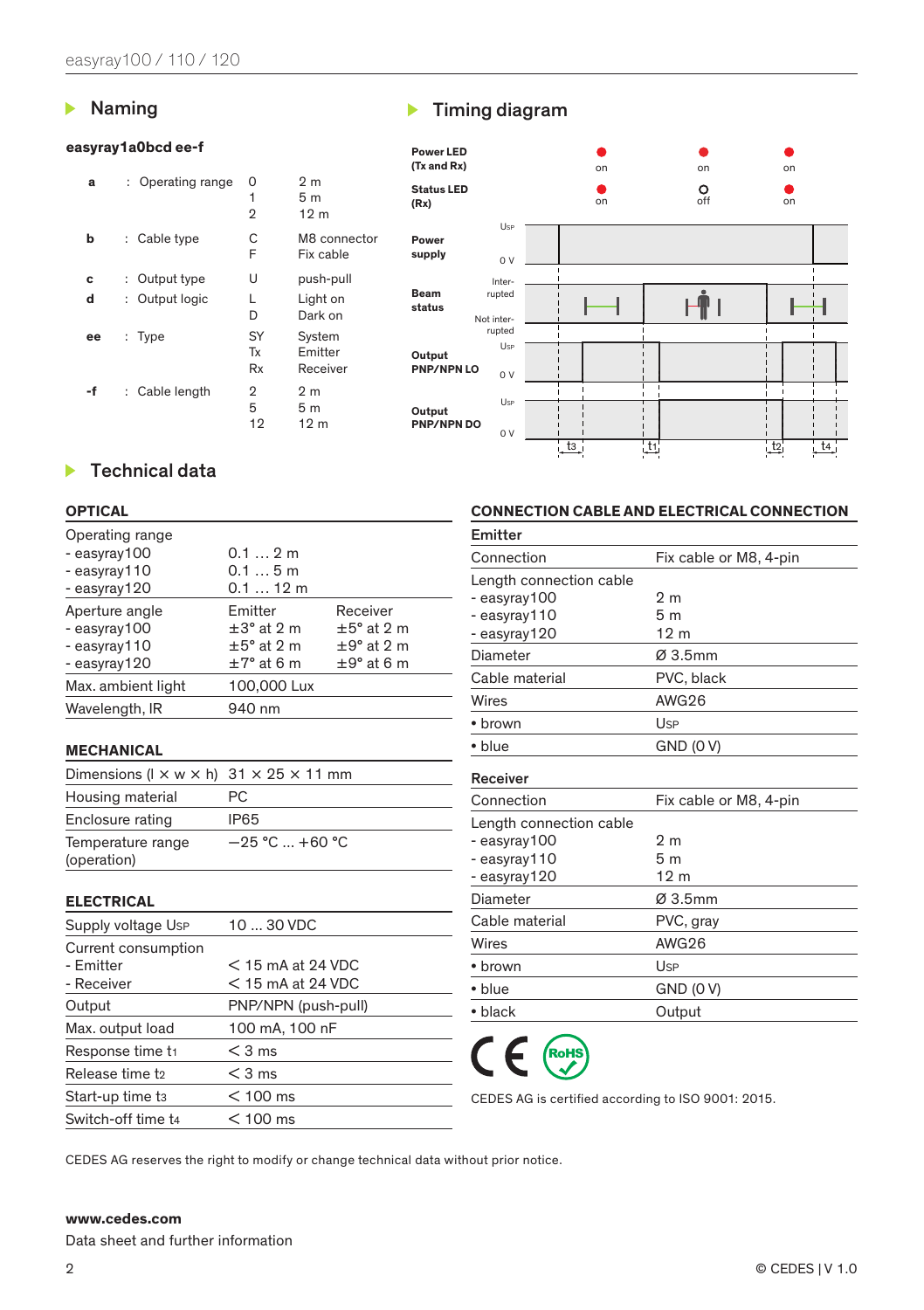easyray100 / 110 / 120 <del>安装指南</del>



- <sup>1</sup> **1** 发射端(黑的电缆)
- **2** 接收端(灰的电缆)
- **3** 光眼
- **4** 状态LED
- **5** 安装孔
- **6** 电缆

# 安装

1. 传感器位置:发射端和接收端需相对安装。



2. 交叉安装(俯视图)



当使用双透射光束光栅时,注意要交换发射接收端位 置。

3. 为每个传感器开2个安装孔 4. 用2个螺钉固定传感器(建议使用M3)。





电气连接 ь